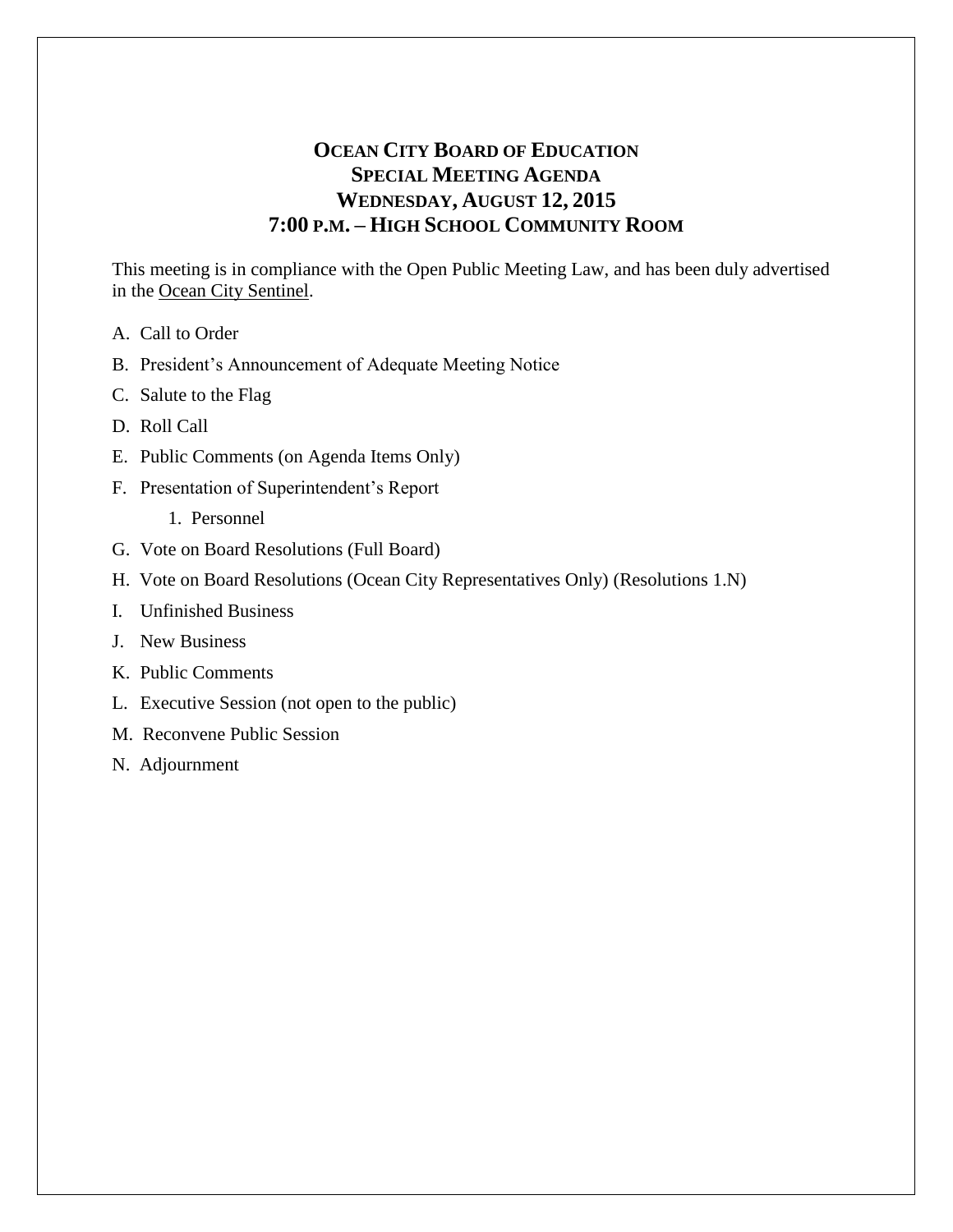## **OFFICE OF THE**

## **SUPERINTENDENT OF SCHOOLS**

**TO:** Ocean City Board of Education

## **FROM: Dr. Kathleen Taylor, Superintendent of Schools**

**RE:** August 12, 2015 Special Board Meeting

**MOTION:** Based on the recommendation of the Superintendent of Schools, the following resolution is presented for formal approval by the Board of Education.

- **1. Personnel** (All motions are upon Superintendent's recommendation:)
	- A. Child Study Team Summer Employment and Stipends roll call vote The Board approves the following Child Study Team summer employment for the 2015 Extended School Year at a stipend of \$30 per hour, not to exceed 20 total hours: Stephanie Lancaster, Learning Disabilities Teacher/Consultant Tifaya-Nazja Noble, School Social Worker
	- B. Summer Employment and Stipend roll call vote The Board ratifies the following certificated staff for Innovation Through Observation Pilot Training, at a stipend of \$30 per hour, not to exceed 18 total hours: Randall Howell Janet Romano
	- C. District Supportive Staff Resignation roll call vote The Board accepts the resignation of Susan Richards, Special Education Aide, effective as of September 1, 2015.
	- D. District Certificated Staff roll call vote The Board approves William Boyle, Interim Curriculum Director, effective August 17, 2015 at \$350 per diem, 3-5 days per week.
	- E. New Employment District Supportive Staff roll call vote The Board approves William Shallcross, Custodian, effective August 17, 2015 through June 30, 2016, at step 1, \$36,741\* (pro-rated).
	- F. New Employment District Supportive Staff roll call vote The Board approves John Matinog, Custodian, effective August 17, 2015 through June 30, 2016, at step 1, \$36,741\* (pro-rated).
	- G. New Employment High School Certificated Staff (Attachment #1.G) roll call vote The Board approves Dr. Wendy Weber-O'Neal, High School Assistant Principal, effective August 17, 2015 through June 30, 2016, at \$100,000 (pro-rated) plus \$3,000 tax shelter.

\*pending negotiations